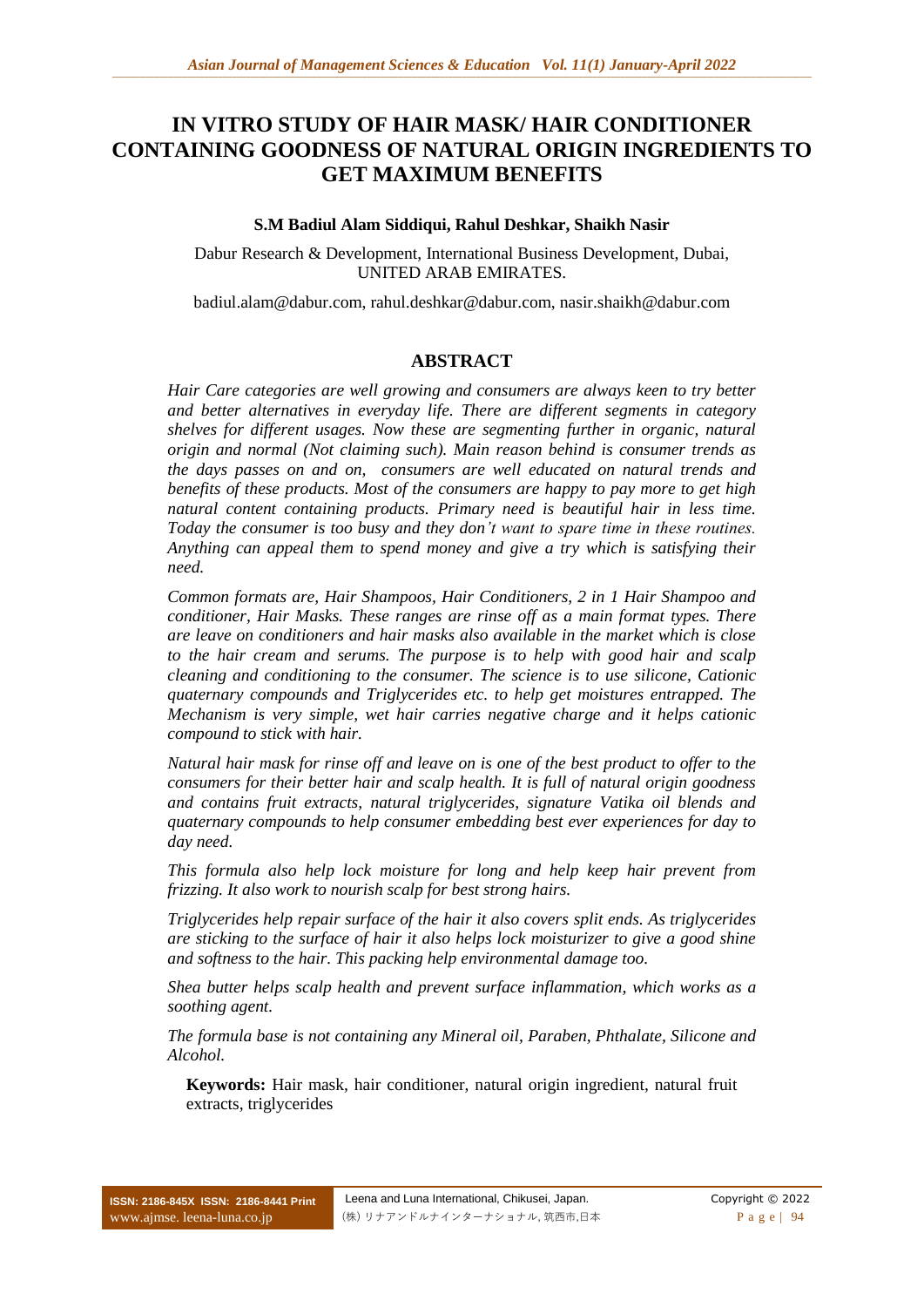## **INTRODUCTION**

There are so many variables which can impact hair in everyday life. Air Pollution, humidity, not enough care and stress are some of the main cause of hair fall. Some of the elements are related to vitamin and mineral deficiencies. Perhaps some of the elements are mainly dependent upon physical state of hairs. Also very much dependent on static charges and the bio-physical conditions of the hair; the environment factor results in breakage of hair from the shaft. Sometime it can worsen the hair texture, which impact long term hair roughness and hair loss. The product which we trial contains triglycerides, Fruit extracts and moisturizers to treat hair and make up the roughness to give it shine and perfect manageability. It also help to control frizz and smoothen the hair cuticles to trap all day long moisture. The overall blend in the formula works in very fastest way to help maintain hair in 2 minutes.

The formula composition also help nourish scalp. Give confidence to the user and prevent damaging to the hair from the root. The product is also works in leave on and can be used as a cream.

## **Study Design**

The objective of this study was to evaluate and compare in vitro efficacy of hair mask formulation with respect to sensorial attributes on hair tresses for products.

The test products is thick creamy like texture and smooth with fruity fragrance

## **Hair Tresses**

- Total 12 Indian natural black hair tresses.
- Glued weft Indian-natural hair

 Length 20 cm Width 2.5 cm Weight 3.0 gm (approx.)

## **Product Application**

- The product application was done in 2 treatment groups.
- Group I: 0.3 ml of product was applied and allowed to rest on tresses for 2 minutes and then rinsed off.
- Group II: 0.3 ml of product was applied and allowed to rest on tresses for 3 minutes and then rinsed off.
- The evaluation was carried out under a controlled temperature and relative humidity (temperature:
- 20 $\degree$ C to 25 $\degree$ C, hygrometry: 60  $\pm$ 10%). The lighting is ensured by a ceiling lamp.
- 6 hair tresses for each group were evaluated by each of 10 experts as sensory evaluator and
- Dia-stron meter.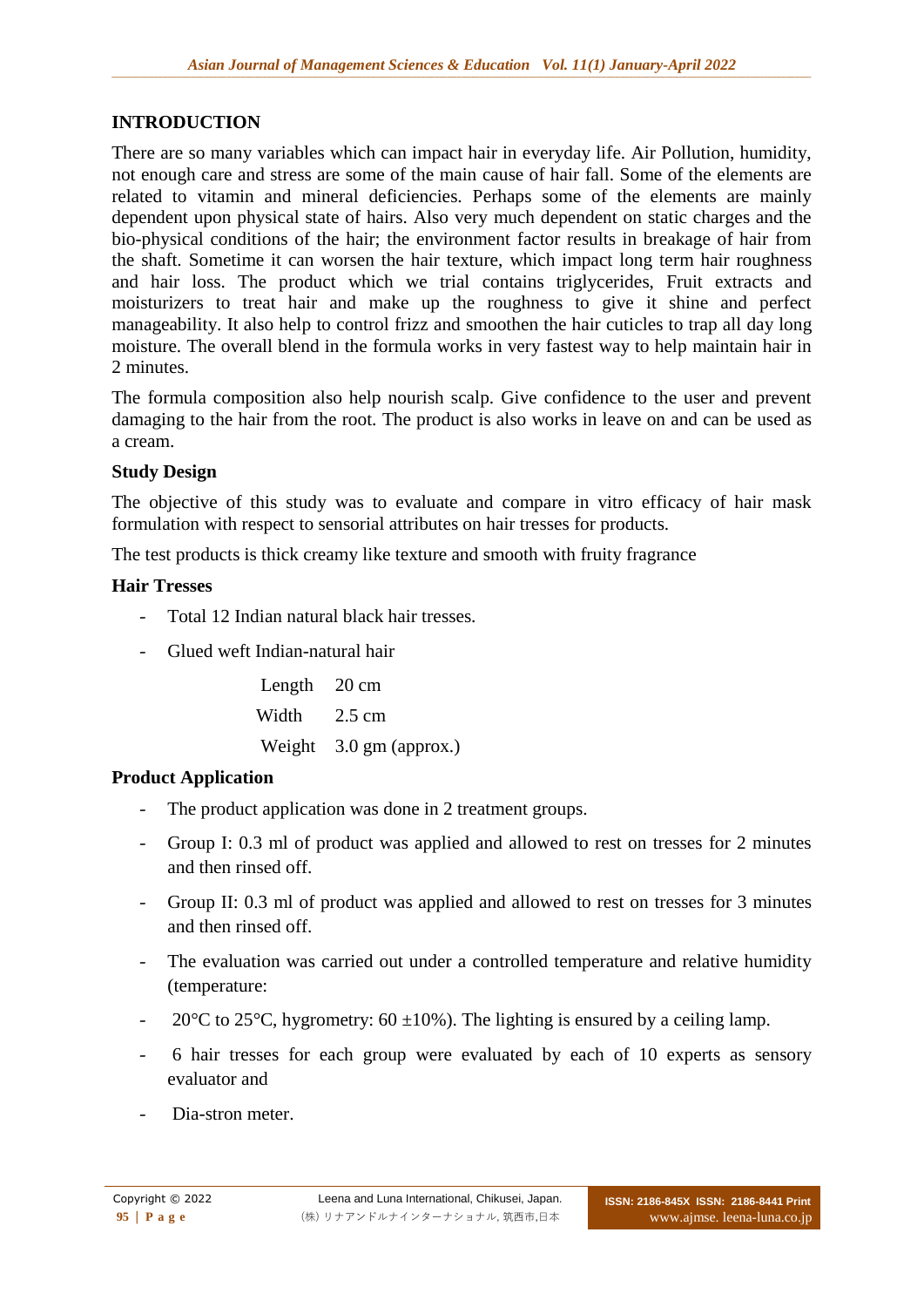### **Procedure**

- Hair tresses from the same bundle were checked for uniformity and quality.
- Total 12 hair tresses (6 per group) were used for evaluation.
- Cleaned with 15 % SLES and dried hair tresses overnight.
- Baseline sensory analysis was performed.
- Product application- Product was dispensed onto a wet hair swatch. The procedure for wetting the swatch and the placement of the product on the swatch was kept constant.
- Product was allowed to rest on tresses for 2 minutes  $\&$  3 minutes respectively.
- Washed off the test product under running tap water.
- Gently combed individual tresses to remove major tangles.
- Allowed the tresses to dry overnight.
- Post application sensory analysis for parameters was assessed.
- 10 experts of panel to evaluate each of 6 hair tresses per group.

#### **Studied Parameters**

- The evaluation was performed using a scale from 0 to 10.
- The parameters evaluated were manageability, shine, smoothness, moisture  $\&$  frizz.

| <b>Manageability</b> | Ease<br>(Low                                                                             | of<br>High) |       | combing                                                                       | hair |      | swatch*             |  |
|----------------------|------------------------------------------------------------------------------------------|-------------|-------|-------------------------------------------------------------------------------|------|------|---------------------|--|
| <b>Shine</b>         | Amount<br>(Low)                                                                          | of<br>High) | light | reflected                                                                     | off  | hair | swatch <sup>*</sup> |  |
| <b>Smoothness</b>    | (Low)                                                                                    | High)       |       | Amount of or lack of a rough/ harsh feeling along hair swatch*                |      |      |                     |  |
| <b>Moisture</b>      | Amount of or lack of a hydration/ dryness feel along hair swatch*<br>(Slightly)<br>Very) |             |       |                                                                               |      |      |                     |  |
| Frizz                | swatch* $(LowHigh)$                                                                      |             |       | Amount of or lack of a frizz <i>i.e.</i> , fuzzy small tight curls along hair |      |      |                     |  |

\*As compared to baseline on visual scale

#### **Interpretation of results**

- The significant difference in average grade signifies better effect of the product.

#### **Data Analysis & Statistic**

The results include:

- Raw values for each subject at each examination.
- Differences, in relation to T0 for each subject during the study  $(Tn T0)$ .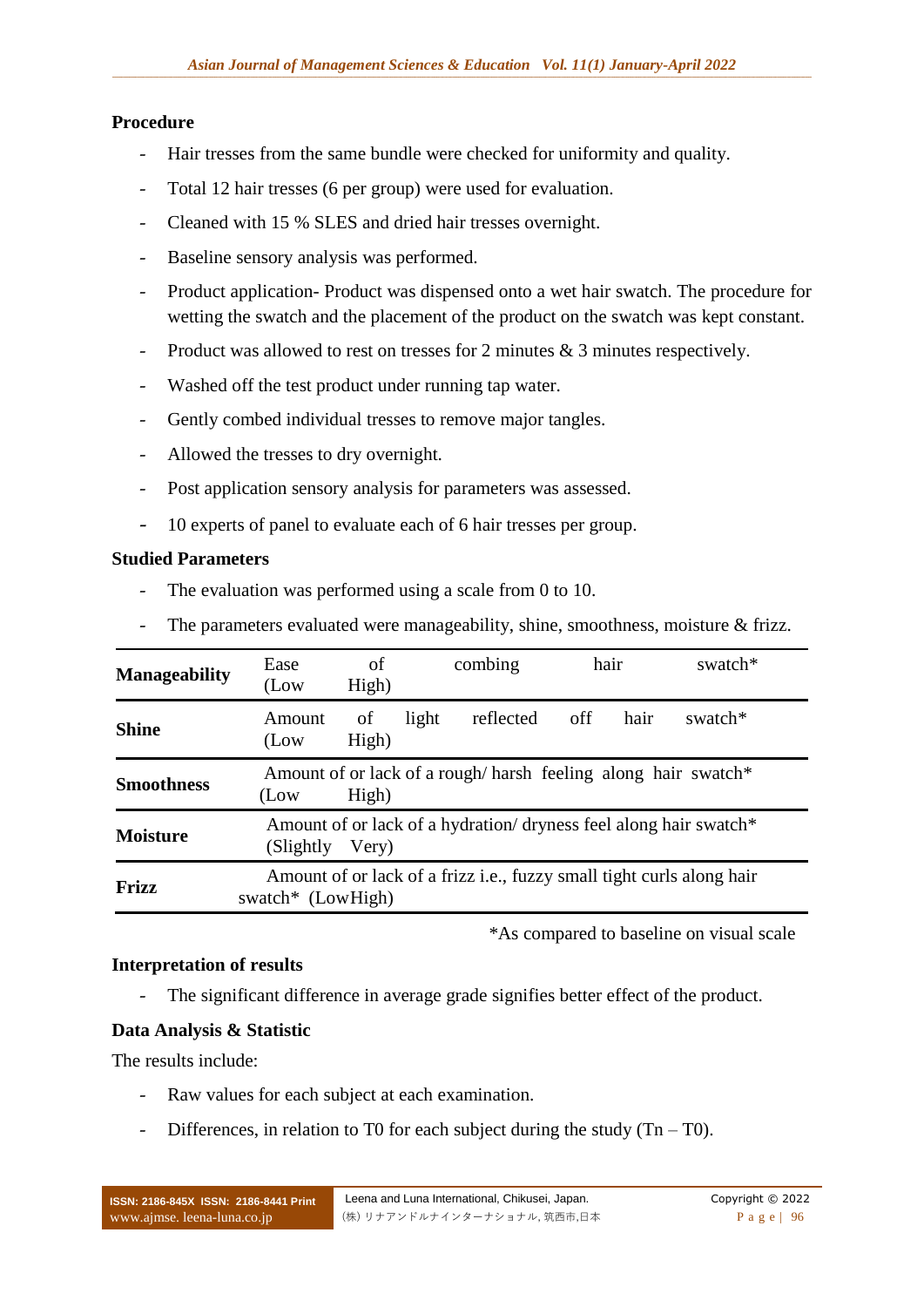- Means, medians, maximum, minimum and standard deviations of the raw values and of the differences in relation to T0 obtained by the entire panel.
- Numbers and percentages of subjects presenting an improvement.

## **Comparison in time for product**

The normality of the distributions is checked using Shapiro-Wilk test, threshold at 1%.

The statistical analysis of the evolution of the measured parameters during the study is performed using the Student test (normality of distributions checked) or with the Wilcoxon test (normality of the distributions rejected). The significance threshold is fixed at 5%.

## **RESULTS**

## **Sensory Evaluation Analysis**

The studied parameters are:

- **Manageability**
- Shine
- **Smoothness**
- **Moisture**
- Frizz

A significant difference in average grade for manageability, shine, smoothness, moisture & frizz shows an effect of the product in terms of improvement in above parameters.

## **Observed Results for Group I (T+2 minutes after application)**

Raw values

The following table presents the means and standard deviation of the raw values of the studied parameters on hair tresses treated with the test Product A at T0 (initial) and T1 (2 minutes after application), as well as the corresponding statistical analysis (Student t test, two-tailed for paired groups at 5%, after the checking the normality of the distributions by a Shapiro Wilk test at 1%).

|                  |                                                | <b>RAW VALUES (GROUP I)</b> |                                         |  |
|------------------|------------------------------------------------|-----------------------------|-----------------------------------------|--|
|                  |                                                | T <sub>0</sub>              | $T+2$ minutes after product application |  |
|                  | Mean                                           | 4.43                        | 5.87                                    |  |
|                  | Standard deviation                             | 0.19                        | 0.30                                    |  |
| Manageability    | Significant at $5\%$ (TO vs Tn)                |                             | Yes                                     |  |
|                  | $p=$                                           |                             | $2.62E-03$                              |  |
|                  | <b>Test</b>                                    |                             | Student t test (two-tailed)             |  |
|                  | Mean                                           | 5.30                        | 6.80                                    |  |
|                  | Standard deviation                             | 0.22                        | 0.36                                    |  |
| Shine            | Significant at 5 % (T0 vs Tn)                  |                             | Yes                                     |  |
|                  | $p=$                                           |                             | < 0.001                                 |  |
|                  | Test                                           |                             | Student t test (two-tailed)             |  |
|                  | Mean                                           | 5.00                        | 6.30                                    |  |
| Smoothness       | Standard deviation                             | 0.31                        | 0.18                                    |  |
|                  | Significant at 5 % (T0 vs Tn)                  |                             | Yes                                     |  |
|                  | $p=$                                           |                             | < 0.001                                 |  |
|                  | Test                                           |                             | Student t test (two-tailed)             |  |
| Copyright © 2022 | Leena and Luna International, Chikusei, Japan. |                             | ISSN: 2186-845X ISSN: 2186-8441 Print   |  |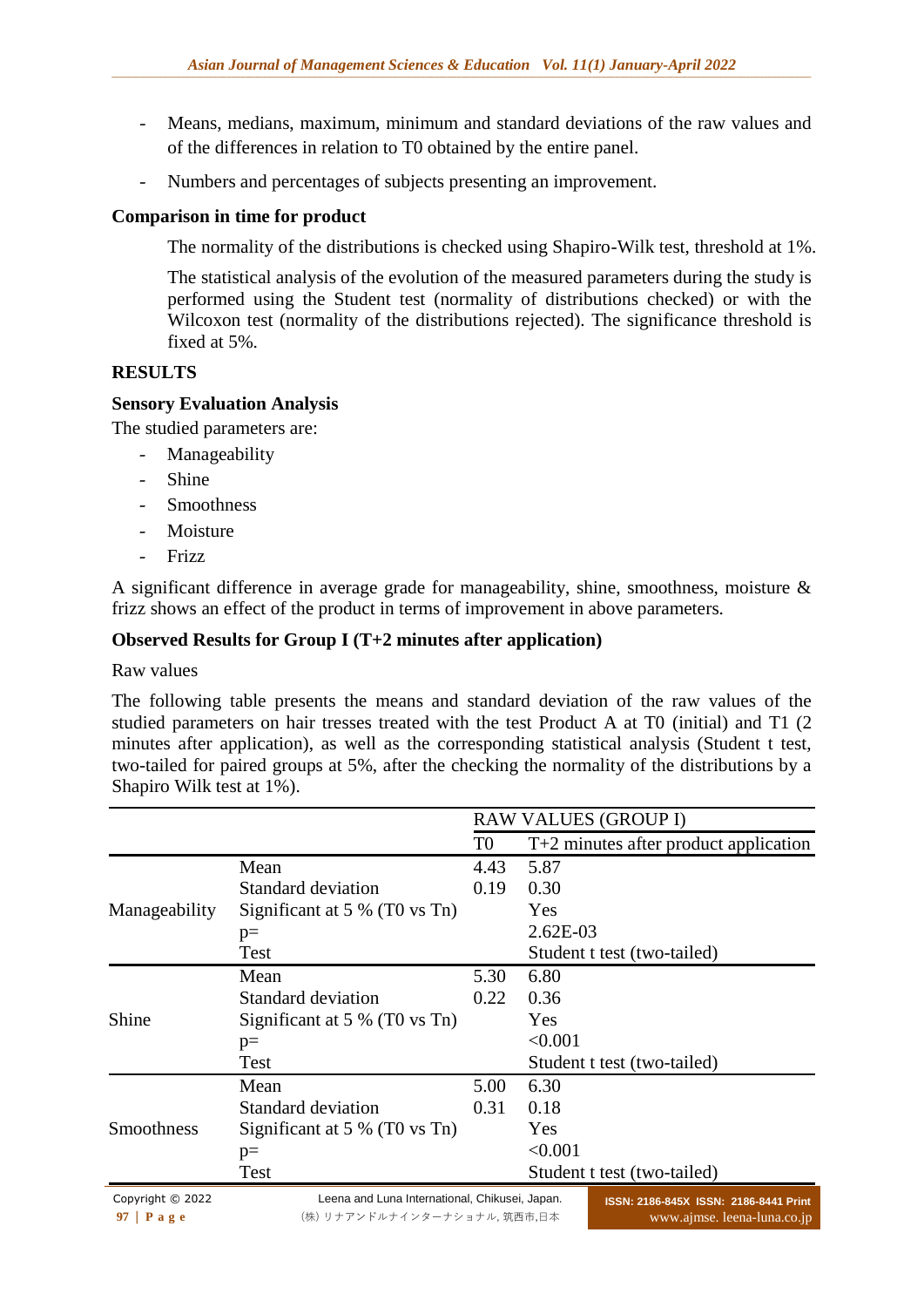|          | Mean                            | 5.33 | 6.73                        |
|----------|---------------------------------|------|-----------------------------|
|          | Standard deviation              | 0.35 | 0.15                        |
| Moisture | Significant at $5\%$ (TO vs Tn) |      | Yes                         |
|          | $p=$                            |      | 2.86E-03                    |
|          | Test                            |      | Student t test (two-tailed) |
|          | Mean                            | 5.50 | 4.67                        |
|          | <b>Standard deviation</b>       | 0.12 | 0.12                        |
| Frizz    | Significant at $5\%$ (TO vs Tn) |      | Yes                         |
|          | $p=$                            |      | 3.64E-04                    |
|          | Test                            |      | Student t test (two-tailed) |

Yes: Significant difference in favor of the product

#### **Evolutions (T1-T0):**

The following table presents the means and the standard deviations of the evolutions (T1-T0) of the studied parameters, observed on the hair tresses treated with the test Product A.

|                      |                            | EVOLUTION OF THE PARAMETERS<br>$(Tn-T0)$ |
|----------------------|----------------------------|------------------------------------------|
|                      |                            | T+2 minutes after product application-T0 |
| <b>Manageability</b> | Mean<br>Standard deviation | 1.43<br>0.48                             |
| <b>Shine</b>         | Mean<br>Standard deviation | 1.50<br>0.39                             |
| <b>Smoothness</b>    | Mean<br>Standard deviation | 1.30<br>0.22                             |
| <b>Moisture</b>      | Mean<br>Standard deviation | 1.40<br>0.48                             |
| <b>Manageability</b> | Mean<br>Standard deviation | $-0.83$<br>0.17                          |

## **Variations (T1-T0)/T0 %**

The following table summarizes the average percentages of the variation (T1-T0)/T0 of the studied parameters, observed on the hair tresses treated with the test Product A, calculated from the average values.

|                   | <b>VARIATIONS IN PERCENTAGES*</b>                     |  |
|-------------------|-------------------------------------------------------|--|
|                   | $(T+2)$ minutes after product application-T0)<br>/ T0 |  |
| Manageability     | 32.33%                                                |  |
| Shine             | 28.30%                                                |  |
| <b>Smoothness</b> | 26.00%                                                |  |
| Moisture          | 26.25%                                                |  |
| Manageability     | $-15.15%$                                             |  |

\*Calculated Based On Mean Value

#### **Analysis**

- Manageability: Significant increase is noted in this parameter by 32.33%.
- Shine: Significant increase is noted in this by parameter by 28.30%.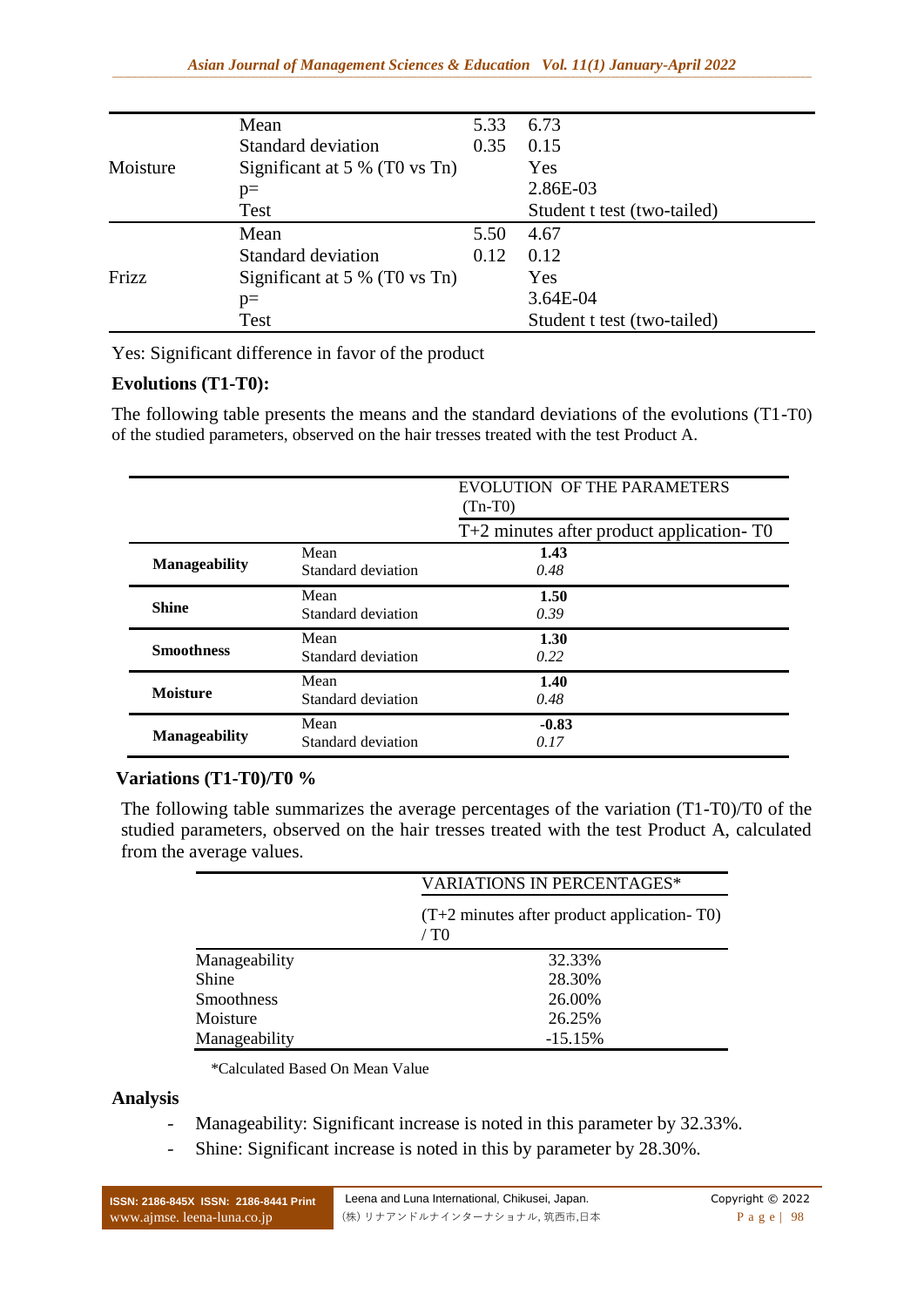- Smoothness: Significant increase is noted in this parameter by 26.00%.
- Moisture: Significant increase is noted in this parameter by 26.25%.
- Frizz: Significant decrease is noted in this parameter by -15.15%.

## **Observed Results for Group II (T+3 minutes after application)**

### **Raw values and Statistics**

The following table presents the means and standard deviation of the raw values of the studied parameters on hair tresses treated with the test Product A at T0 (initial) and T1 (3 minutes after application), as well as the corresponding statistical analysis (Student t test, two-tailed for paired groups at 5%, after the checking the normality of the distributions by a Shapiro Wilk test at 1%).

|                      |                           | <b>RAW VALUES (GROUP II)</b> |                             |  |
|----------------------|---------------------------|------------------------------|-----------------------------|--|
|                      |                           |                              | T+3 minutes after product   |  |
|                      |                           | T <sub>0</sub>               | application                 |  |
|                      | Mean                      | 4.43                         | 6.13                        |  |
| <b>Manageability</b> | <b>Standard deviation</b> | 0.19                         | 0.27                        |  |
|                      | Significant at 5 % (T0 vs |                              | Yes                         |  |
|                      | Tn)                       |                              |                             |  |
|                      | $p=$                      |                              | $1.05E - 03$                |  |
|                      | <b>Test</b>               |                              | Student t test (two-tailed) |  |
|                      | Mean                      | 5.30                         | 7.10                        |  |
|                      | <b>Standard deviation</b> | 0.22                         | 0.35                        |  |
| <b>Shine</b>         | Significant at 5 % (T0 vs |                              | Yes                         |  |
|                      | Tn)                       |                              |                             |  |
|                      | $p=$                      |                              | < 0.001                     |  |
|                      | Test                      |                              | Student t test (two-tailed) |  |
|                      | Mean                      | 5.00                         | 6.90                        |  |
|                      | <b>Standard deviation</b> | 0.31                         | 0.32                        |  |
| <b>Smoothness</b>    | Significant at 5 % (T0 vs |                              | Yes                         |  |
|                      | Tn)                       |                              |                             |  |
|                      | $p=$                      |                              | < 0.001                     |  |
|                      | Test                      |                              | Student t test (two-tailed) |  |
|                      | Mean                      | 5.33                         | 7.37                        |  |
|                      | <b>Standard deviation</b> | 0.35                         | 0.36                        |  |
| <b>Moisture</b>      | Significant at 5 % (T0 vs |                              | Yes                         |  |
|                      | Tn)                       |                              |                             |  |
|                      | $p=$                      |                              | < 0.001                     |  |
|                      | Test                      |                              | Student t test (two-tailed) |  |
| Frizz                | Mean                      | 5.50                         | 3.80                        |  |
|                      | <b>Standard deviation</b> | 0.12                         | 0.36                        |  |
|                      | Significant at 5 % (T0 vs |                              | Yes                         |  |
|                      | Tn)                       |                              |                             |  |
|                      | $p=$                      |                              | $1.05E - 03$                |  |
|                      | Test                      |                              | Student t test (two-tailed) |  |

**Yes**: Significant difference in favor of the product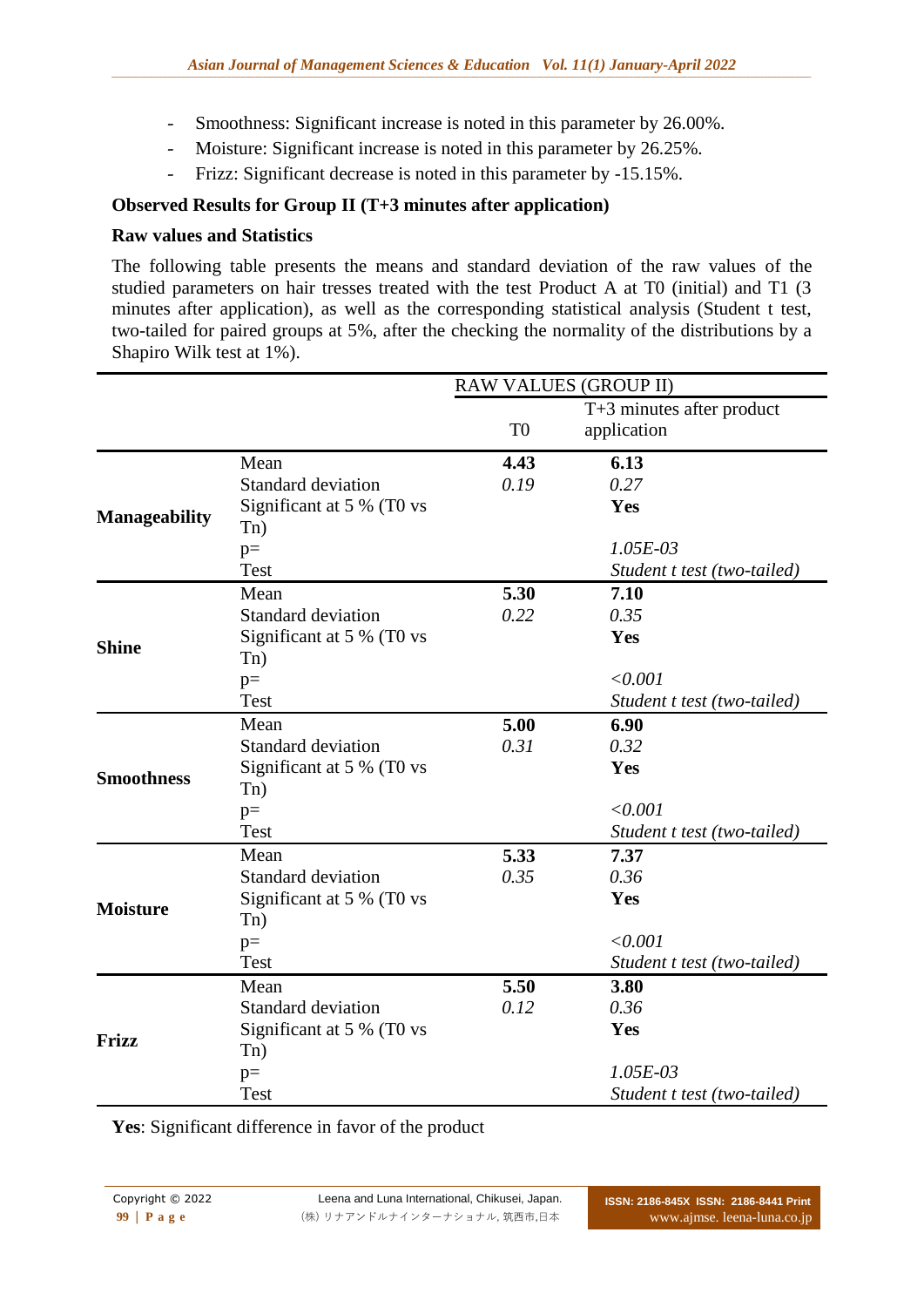## **Evaluations (T1-T0)**

The following table presents the means and the standard deviations of the evolutions (T1-T0) of the studied parameters, observed on the hair tresses treated with the test Product

|                      |                           | <b>EVOLUTION OF THE</b><br><b>PARAMETERS (Tn-T0)</b> |
|----------------------|---------------------------|------------------------------------------------------|
|                      |                           | T+3 minutes after product<br>application-T0          |
|                      | Mean                      | 1.70                                                 |
| <b>Manageability</b> | <b>Standard deviation</b> | 0.45                                                 |
| <b>Shine</b>         | Mean                      | 1.80                                                 |
|                      | Standard deviation        | 0.22                                                 |
| <b>Smoothness</b>    | Mean                      | 1.90                                                 |
|                      | Standard deviation        | 0.15                                                 |
|                      | Mean                      | 2.03                                                 |
| <b>Moisture</b>      | Standard deviation        | 0.07                                                 |
|                      | Mean                      | $-1.70$                                              |
| <b>Manageability</b> | Standard deviation        | 0.45                                                 |

#### **Variations (T1-T0)/T0 %:**

The following table summarizes the average percentages of the variation (T1-T0)/T0 of the studied parameters, observed on the hair tresses treated with the test Product A, calculated from the average values.

|                      | <b>VARIATIONS IN PERCENTAGES*</b>                    |  |
|----------------------|------------------------------------------------------|--|
|                      | $(T+3$ minutes after product<br>application-T0) / T0 |  |
| <b>Manageability</b> | 38.35%                                               |  |
| <b>Shine</b>         | 33.96%                                               |  |
| <b>Smoothness</b>    | 38.00%                                               |  |
| <b>Moisture</b>      | 38.13%                                               |  |
| <b>Manageability</b> | $-30.91\%$                                           |  |

## \*Calculated Based On Mean Value

#### **Analysis**

- Manageability: Significant increase is noted in this parameter by 38.35%.
- Shine: Significant increase is noted in this by parameter by 33.96%.
- Smoothness: Significant increase is noted in this parameter by 38.00%.
- Moisture: Significant increase is noted in this parameter by 38.13%.
- Frizz: Significant increase is noted in this parameter by -30.91%.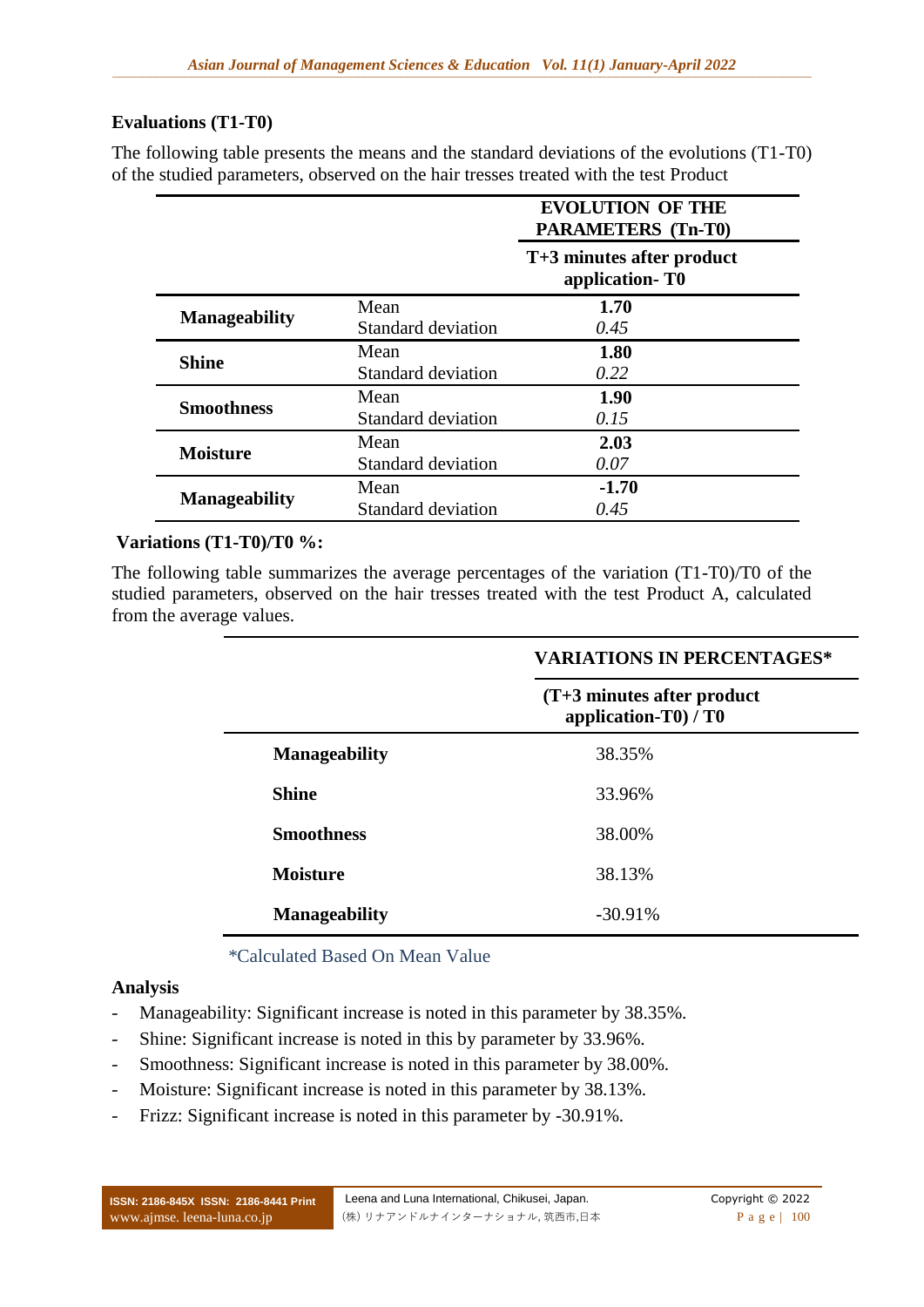

## **Graphical Representation**

## **DISSCUSIONS**

In the experimental conditions, we have demonstrated following for:

After 2 minutes of application of test product, significant difference observed in the average grade of all sensorial attributes, which shows effect of product in terms of improvement in hair manageability, shine, smoothness, moisture & frizz by 32.33%, 28.30%, 26.00%, 26.25% & -15.15% respectively.

After 3 minutes of application of test, significant difference observed in the average grade of all sensorial attributes, which shows effect of product in terms of improvement in hair manageability, shine, smoothness, moisture & frizz by 38.35%, 33.96%, 38.00%, 38.13% & - 30.91% respectively.

## **OBSERVATION AND CONCLUSION**

- 1. Hair swatches treated with product is showing significance improvement in hair after use of hair mask/conditioner. Hair become more Manageable, Shines, Smooth and no frizz. Even if leave 2 minutes after application. This is very quick and instant solution.
- 2. Similarly at 3 minutes leave on after application is showing very good performance for hair Manageability, Shine, Smoothness and Frizzing.
- 3. The formula doesn't contain nasties like Mineral oil, Paraben, Silicone, Phthalate and Alcohol.
- 4. The product is worked as damage control for hair from environmental factors.
- 5. The product is full of goodness of natural origin ingredients. Having infused with natural fruit extracts.

## **ACKNOWLEDGEMENT**

The researchers thank to Mr. Kirshna Kumar Chutani, CEO and Mr. Subba Rao – Head of operation for their constant encouragement and support for the study.